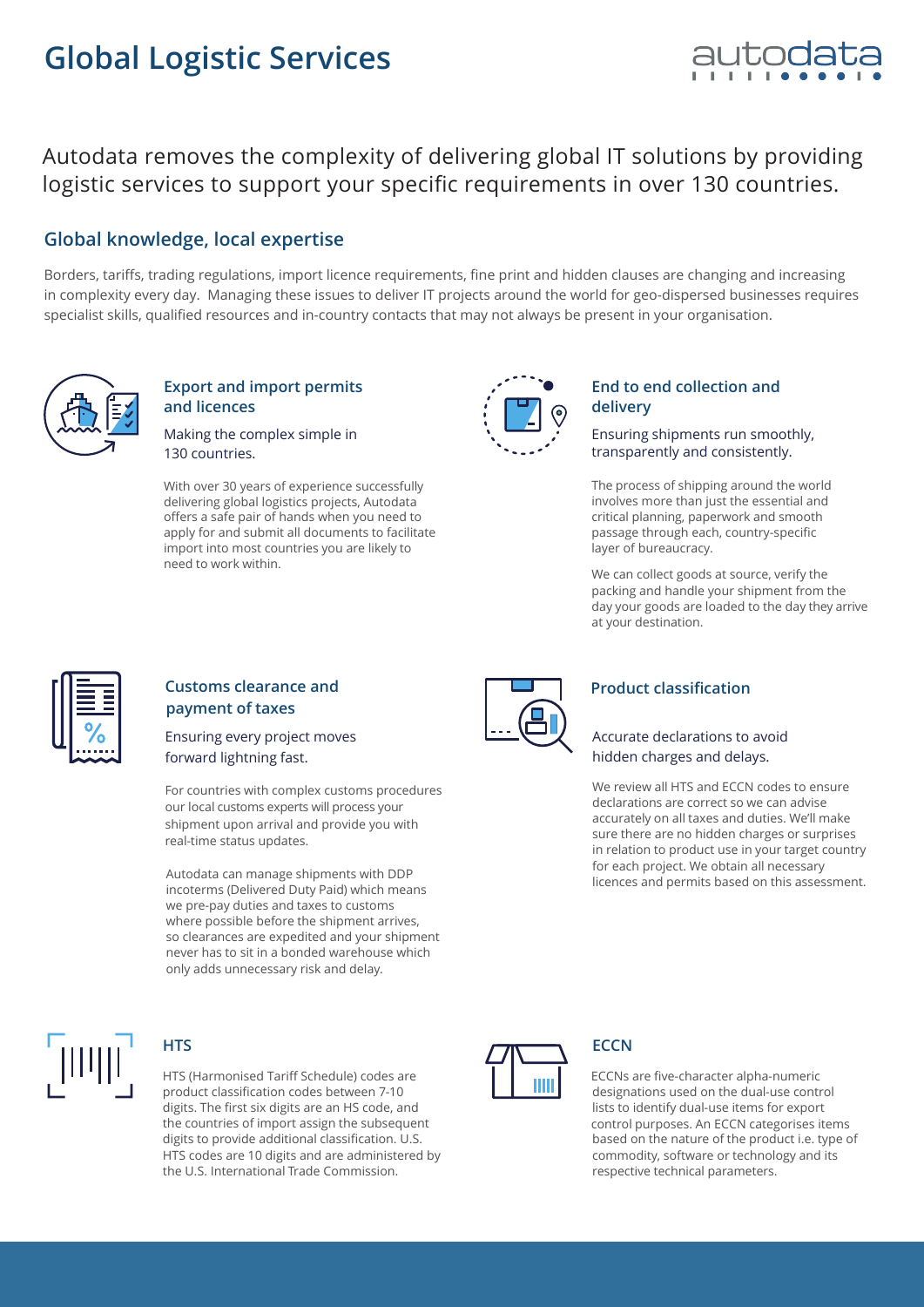# **Global IOR Capabilities**



Autodata's IOR services enable you to ship goods to countries where you may not have a registered business entity or where you do not hold the necessary import permits, licences or authorisations.



### Key

IOR capability with local invoicing via partner

## IOR capability

Limited IOR capability

Please request specifics in these territories

Our specialist IT logistics team is fully conversant with dual-use controlled products and the required compliance that is needed when shipping IT products globally.

With your global logistics effectively, fiscally and operationally managed, Autodata enables you to consolidate procurement and therefore negotiate best pricing, reduce risk, improve service and save on hidden soft costs you could incur from using multiple suppliers.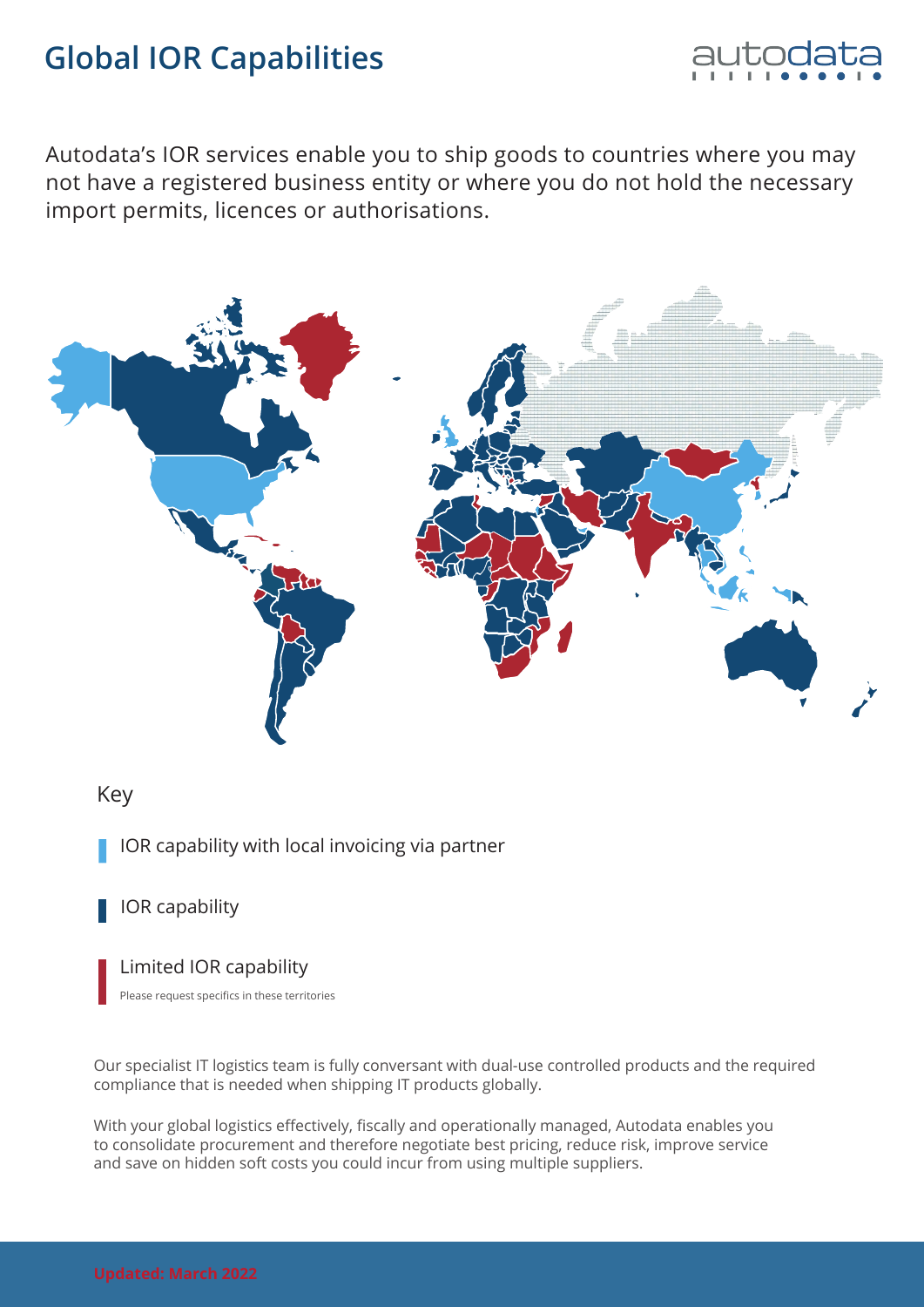

Autodata's expertise in Global Logistics is often called on by our Clients with an international footprint. Here's the proof ...



Autodata have been an excellent partner for us. The team has consistently managed our expectations and "expedited deliveries to meet the demanding needs of a global law firm. They have been able to deliver to all our international offices including locations like Dubai where others struggled. They have gone the extra mile when vendors have had stock issues and were able to expedite kit in time for our Paris office move. Service has always been key, but Autodata also offer excellent value compared to other, less-capable suppliers.  $\bm{\mathfrak{H}}$ 

**Chay Bartlett - IT Resource Controller, Stephenson Harwood LLP**



I can't recommend Dominic highly enough, he was incredibly supportive at all times from order inception to delivery. His attention to detail was impressive. He took a difficult delivery [to Manila] in his stride and we had confidence everything was always in hand. He stayed with the delivery until all permits were completed and<br>even when the goods were taken over by a local courier to make sure we were looked after 22 even when the goods were taken over by a local courier to make sure we were looked after.  $\mathcal{V}$ "

**Tim Knaggs - Project Manager, Entain**



We have been using Autodata to supply our IT equipment across Europe for a few years now. We have been "happy with the service they provide and they have always been very good at communicating when a shipment<br>is expected to be delivered and meeting those expectations.  $\bm{\mathcal{D}}$ is expected to be delivered and meeting those expectations.  $\mathfrak{D}$ 

**Tom Butcher - IT Site Support Manager EMEA, Abbott Alere**